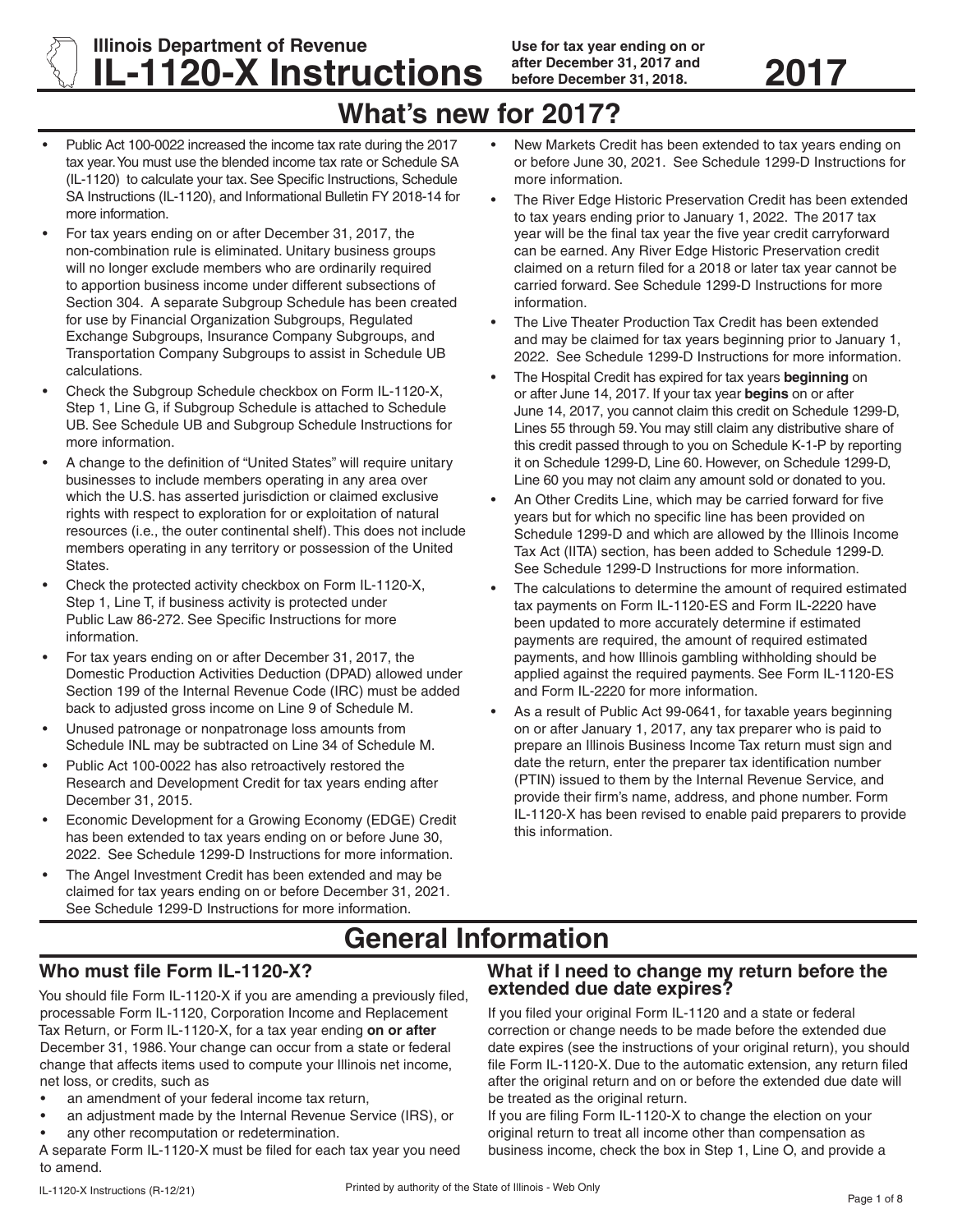written explanation indicating the change to your election on Form IL-1120-X, Step 2.

 $\frac{1}{2}$  Beginning with returns filed on or after June 25, 2021, if an amended return claiming a credit or refund is filed within six months of the expiration of the statute of limitations, then the statute of limitations will automatically be extended an additional six months for issuing an assessment of additional tax due.

#### **How long do I have to amend my return?**

The amount of time you have to amend your return depends on whether your Form IL-1120-X is being filed to report a state or federal change.

**State change -** If your change creates or increases the Illinois net loss for the year, you must file Form IL-1120-X showing the increase in order to carry the increased loss amount to another year. If your change decreases the tax due to Illinois and you are entitled to a refund or credit carryforward, you must file Form IL-1120-X within

- three years after the due date of the return (including extensions),
- three years after the date your original return was filed, or
- one year after the date your Illinois tax was paid, whichever is latest.

If your change increases the tax due to Illinois, you should file Form IL-1120-X and pay the tax, penalty, and interest promptly. **Federal change -** You should not file this form until you receive a federal finalization notification from the IRS stating that they have accepted your change, either by paying a refund, or by final assessment, agreement, or judgment.

If your federal change decreases the tax due to Illinois and you are entitled to a refund or credit carryforward, you must file Form IL-1120-X within two years plus 120 days of federal finalization. If your federal change increases the tax due to Illinois, you must file Form IL-1120-X and pay any additional tax within 120 days of IRS partial agreement or finalization. In order to avoid late payment penalties, you must attach proof of the federal finalization date, showing the change was reported to Illinois within 120 days of IRS acceptance, or you may be assessed a late-payment penalty.  $\frac{1}{2}$  If you fail to notify us of your change by filing Form IL-1120-X, we may issue a notice of deficiency at any time. Once you file your change, we may issue a notice of deficiency within two years.

#### **What if my amended return involves unitary filing?**

If you are amending your original

- unitary Form IL-1120 to report a state or federal change to your unitary income, you must file one combined Form IL-1120-X for all members and a revised Illinois Schedule UB, Combined Apportionment for Unitary Business Groups along with any necessary Subgroup Schedules.
- non-unitary Form IL-1120 to be included in an existing unitary group, you must file Form IL-1120-X, reporting a zero tax liability, and the unitary group must file one combined Form IL-1120-X and attach a revised Illinois Schedule UB that includes you as a member.

#### **What if my amended return involves an Illinois net loss deduction (NLD)?**

 $\equiv$ Note  $\rightarrow$  Please use the version of the Schedule NLD, Illinois Net Loss Deduction, or the Schedule UB/NLD, Unitary Illinois Net Loss Deduction, which corresponds to your tax year.

If you have an Illinois NLD carryforward from any loss year ending on or after December 31, 1986, it is subtracted from and limited to base income allocable to Illinois.

To determine your "Illinois net loss" start with federal taxable income and apply all addition and subtraction modifications, and all allocation and apportionment provisions.

Illinois Schedule NLD, and claim the deduction on Step 6, Line 38. **•• a late-payment penalty** if you do not pay the tax you owe by the<br>Page 2 of 8 **IL-1120-X Instructions** (R-12/21) If you are carrying an Illinois NLD, you must complete and attach Illinois Schedule NLD, and claim the deduction on Step 6, Line 38. Page  $2$  of 8

If you are a member of a unitary business group and you are carrying an Illinois NLD, you must complete and attach Illinois Schedule UB/ NLD, to support the amount of Illinois NLD claimed. Additionally, you must attach a copy of each loss year's Illinois Schedule UB, Step 4. If Step 4 does not report each member's average apportionment factor, you must also attach a separate worksheet providing this information. Refer to current Illinois Schedule UB for an example of the required formatting.

If you are a cooperative, filing form U.S. 1120-C, you must complete Schedule INL, Illinois Net Loss Adjustments for Cooperatives, for the first taxable year ending on or after December 31, 2010. If you make the election to split your patronage and nonpatronage income and loss amounts, you are required to complete Schedule INL every year and make the loss computations on Schedule NLD or UB/NLD. If you had discharge of indebtedness income for a taxable year ending on or after December 31, 2008, and all or a portion of this income was excluded from your federal gross income due to bankruptcy or insolvency, then you may be required to reduce any Illinois net loss you incurred for that year or Illinois net loss carryovers to that year before you determine your Illinois NLD. See the instructions for Form IL-1120, Step 5 and Schedule NLD or UB/ NLD for more information.

If you have an Illinois net loss for this tax year, you must file Form IL-1120 or Form IL-1120-X reporting the loss in order to carry the loss forward to another year.

Do not file Form IL-1120-X to report an Illinois NLD carryforward until **after** you have filed the loss year Form IL-1120 or Form IL-1120-X reporting the loss. When you file Form IL-1120-X, you must attach a completed Illinois Schedule NLD or UB/NLD. **Failure to attach the correct and completed schedule could result in partial or total denial of your claim.**

If you need more information visit our website at **tax.illinois. gov** and see the Schedule NLD instructions, the Schedule UB/ NLD instructions, or the Illinois Income Tax Regulations, Sections 100.2050 and 100.2300 through 100.2330.

# **Who should sign the return?**

Your Form IL-1120-X must be signed by the president, vice president, treasurer, or any other officer duly authorized to sign the return. If you paid someone (other than a regular employee of the taxpayer, such as a clerk, secretary, or bookkeeper) to prepare your return, that individual must provide a signature, date the return, enter the preparer tax identification number (PTIN) issued to them by the Internal Revenue Service, and provide their firm's name, address, and phone number.

# **Can a reasonable facsimile be used?**

In general, you must obtain and use forms prescribed by the Illinois Department of Revenue. Separate statements not on forms provided or approved by the Department will not be accepted and you will be asked for appropriate documentation. **Failure to comply with this requirement may result in failure to file penalties, a delay in the processing of your return, or a delay in the generation of any overpayment.** Additionally, failure to submit appropriate documentation when requested may result in a referral to our Audit Bureau for compliance action.

**Corporations must complete Form IL-1120-X.** Do not send a computer printout with line numbers and dollar amounts attached to a blank copy of the return. Computer generated printouts are not acceptable, even if they are in the same format as the Department forms. Computer generated forms from a Department-approved software developer are acceptable.

### **What are the penalties and interest?**

**Penalties —** You will owe

- a **late-filing penalty** if you do not file a processable return by the extended due date;
-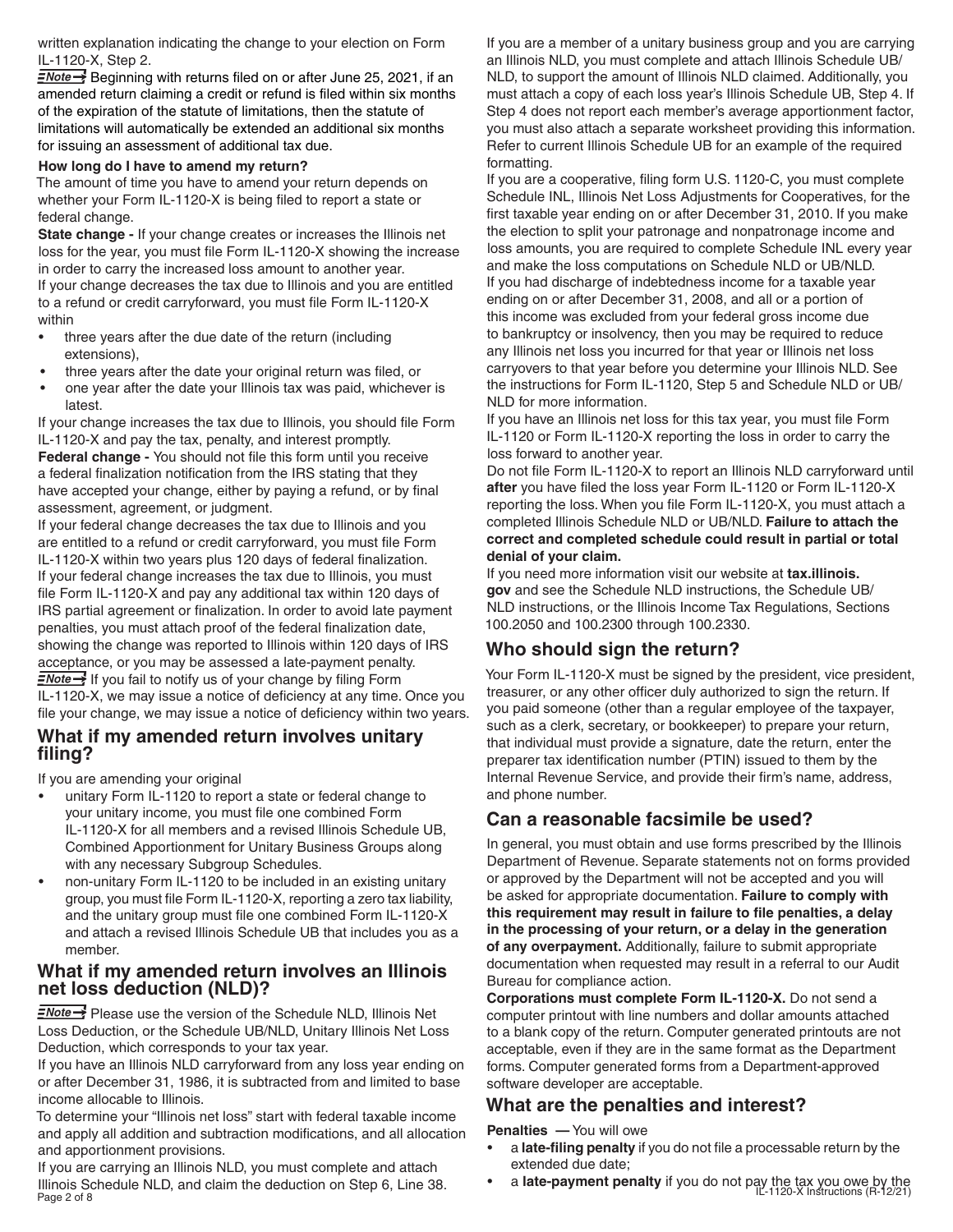original due date of the return;

- a **bad check penalty** if your remittance is not honored by your financial institution;
- a **cost of collection fee** if you do not pay the amount you owe within 30 days of the date printed on your bill.

**Interest —** The interest rate is the federal underpayment rate, which is set by the IRS under IRC Section 6621.

 $\frac{1}{2}$  For more information about penalties and interest, see Publication 103, Penalties and Interest for Illinois Taxes, available at **tax.illinois.gov.**

# **What must I attach to my Form IL-1120-X?**

This form must contain a complete explanation of the reasons for filing the claim or amendment. You **must** attach proof of the federal finalization date and any schedules, forms, breakdowns, statements, or other documentation required to support your claim. If Form IL-1120-X is submitted without the proper attachments, it may be partially or totally denied.

Examples of federal finalization include a copy of one or more of the following items:

- your federal refund check
- your audit report from the IRS

• your federal transcript verifying your federal taxable income If you are filing Form IL-1120-X because

- you filed a federal Form 1120X or federal Form 1139 and your tax due to Illinois decreases, you must attach proof of the federal finalization date, include a copy of that federal return, plus any other related forms, schedules, or attachments, including a signed and dated copy of any federal report of income tax examination changes (e.g., Form 4549A and B), if applicable.
- you filed a federal Form 1120X and your tax due to Illinois increases, you must attach proof of the federal finalization date, including a signed and dated copy of any federal report of income tax examination changes (e.g., Form 4549A and B), if applicable, showing the change was reported to Illinois within 120 days of IRS acceptance, or you may be assessed a latepayment penalty.
- of a change by the IRS, you must include all copies of the federal examining officer's reports, including preliminary, revised,

corrected, and superseding reports, and a signed and dated copy of any federal report of income tax examination changes (e.g., Form 4549A and B), if applicable.

- you copied information incorrectly from your federal Form 1120 onto your Form IL-1120, you must include a copy of your federal Form 1120.
- of a change in, or audit of, another state's tax return, you must include a copy of the other state's corrected return or the examining officer's reports.
- of an Illinois net loss deduction, you must include a completed Illinois Schedule NLD or UB/NLD. See Specific Instructions for Step 6, Line 38.
- of changes reported on a revised Schedule K-1-P or K-1-T (or any equivalent document) you received, you must include a copy of the revised Schedule(s) K-1-P or K-1-T (or equivalent document).
- of changes, other than those described above, see Form IL-1120 Instructions and any schedules for the year you are changing to determine what attachments you must provide.

## **Where should I file?**

Mail your Form IL-1120-X to: **ILLINOIS DEPARTMENT OF REVENUE PO BOX 19016 SPRINGFIELD IL 62794-9016**

# **What if I need additional assistance or forms?**

If you need additional assistance -

- Visit our website at **tax.illinois.gov**.
	- Write to us at: **ILLINOIS DEPARTMENT OF REVENUE PO BOX 19044 SPRINGFIELD IL 62794-9044**
- Call **1 800 732-8866** or **217 782-3336** (TDD,
- telecommunications device for the deaf, at 1 800 544-5304). Visit a regional office.

Our office hours are 8:00 a.m. to 5:00 p.m. (Springfield office) and 8:30 a.m. to 5:00 p.m. (all other regional offices), Monday through Friday.

If you need additional forms or schedules, visit our website at **tax.illinois.gov**.

# **Specific Instructions**

For instructions regarding completion of Steps 1, and 3 through 8, refer to the Form IL-1120 Instructions and schedules for the year being amended.

Specific instructions for most of the lines are provided on this page. If a specific line is not referenced, follow the instructions on the form.

Enter the tax year you are amending in the space provided at the top of Form IL-1120-X.

# **Step 1: Identify your corporation**

**A —** Type or print your legal business name. If you have a name change from your original return, check the corresponding box.

**B —** Type or print your mailing address. If your address has changed since you filed your last return, check the box.

**C —** If you are filing an Illinois **combined unitary return**, check this box and the box for Line F, and attach a complete and corrected Illinois Schedule UB.

 **—** If you are a **foreign insurer**, check the box and, if you are entitled to a tax reduction, attach a completed Illinois Schedule INS. Combined unitary return filers with one or more foreign insurer members, check both boxes and follow the instructions for both boxes. If your unitary group is entitled to a tax reduction, attach a completed Illinois Schedule UB/INS.

 $\equiv$ Note $\rightarrow$  See Specific Instructions for Step 9 in order to claim the tax reduction calculated on Schedule INS or Schedule UB/INS.

**D** — Check the box if you are filing this form only to report an increased net loss, you have no Compassionate Use of Medical Cannabis Pilot Program Act surcharge on your original or amended return, and no overpayment will result. Complete Steps 2 through 4, Step 5, if applicable, and Step 6, Lines 35 through 37. Sign the return in Step 10 and leave the rest of the form blank.

**E —** If you completed federal Form 8886 or federal Schedule M-3, Part II, Line 12, to report a tax shelter and you did not attach a copy to the original return, check the appropriate box and attach a copy of the federal form or schedule to this return. If you are filing this return because of changes associated with federal Form 8886 or federal Schedule M-3, Part II, Line 12, provide a detailed explanation in Step 2.

**F —** If you are a unitary company and completed Schedule UB, check the box and attach Schedule UB to your return.

**G —** If you are a unitary company and completed Subgroup Schedule, check this box and attach Subgroup Schedule. See Subgroup Schedule Instructions for more information.

**H —**You must check the box and attach Schedule 1299-D, Income Tax Credits, and any other required support listed on Schedule 1299-D if you are entitled to take income tax credits on Step 8,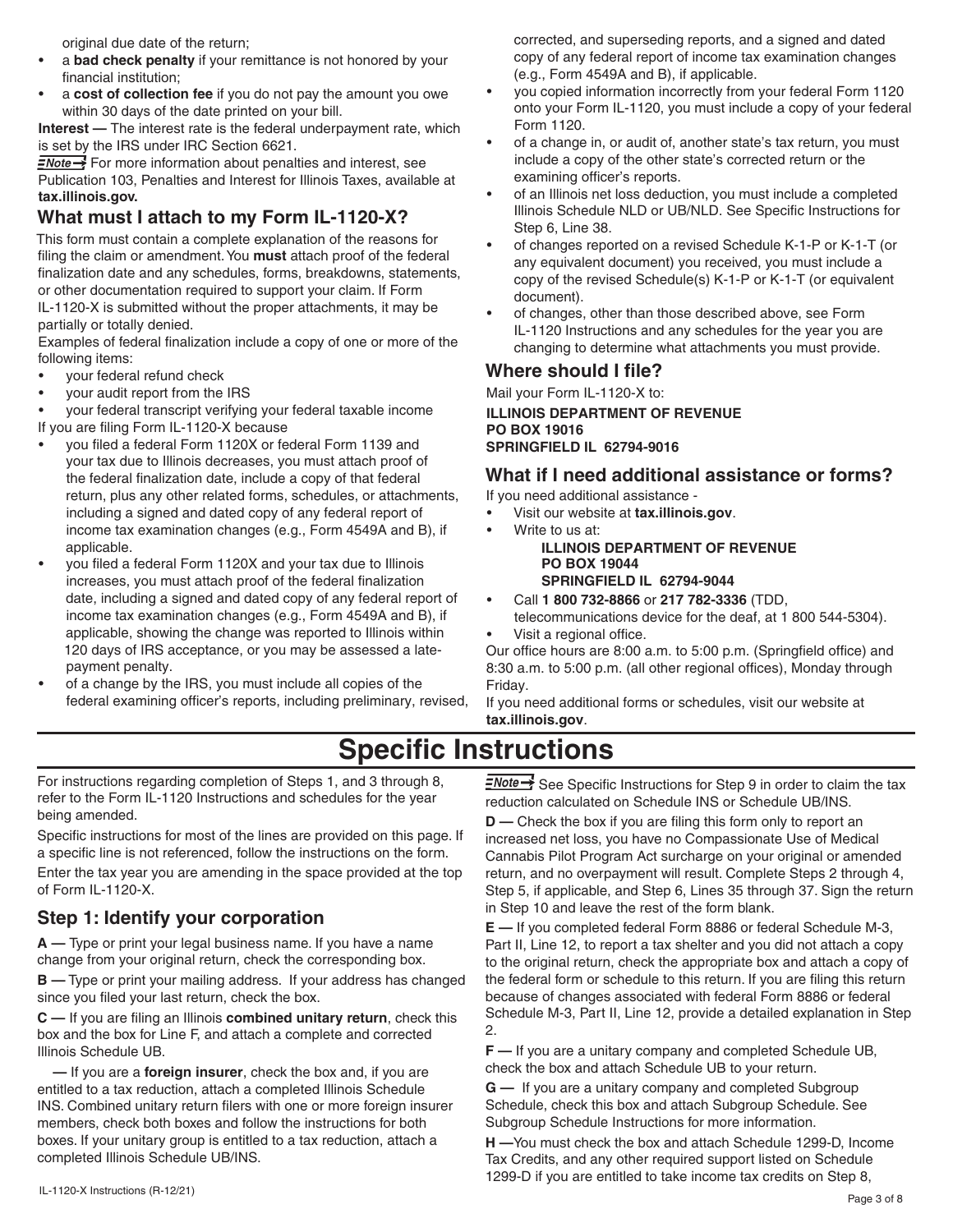Line 48, of your Form IL-1120-X, even if the amount is not changing from your original return, or if you have earned credits in this tax year, but are unable to use them.

**I —** You must check the box and attach Form IL-4562, Special Depreciation, if you are claiming special depreciation addition or subtraction modifications on Form IL-1120-X, even if the amounts are not changing from your original return.

**J —** You must check the box and attach Schedule M, Other Additions and Subtractions (for businesses), if you are claiming other addition or subtraction modifications on Form IL-1120-X, even if the amounts are not changing from your original return.

**K —** You must check the box and attach Schedule 80/20, Related-Party Expenses, if you are claiming related-party expense modifications on your Form IL-1120-X, even if the amounts are not changing from your original return.

**L —** Enter your entire federal employer identification number (FEIN). If you are a unitary company, enter the FEIN of the designated agent.

**M —** Enter your North American Industry Classification System (NAICS) Code. If you are unsure of your code, you can research the information at www.census.gov/eos/www/naics/ or www.irs.gov.

**N —** Enter your Illinois corporate file (charter) number assigned to you by the Illinois Secretary of State. If you are filing a unitary return, enter the corporate file (charter) number of the designated agent.

**O — Check the appropriate box for the reason you are filing this return.** If you are amending due to a federal change, you **must** check the appropriate box for partial agreed or finalized and include the date of IRS finalization, which might not be the date the federal amended return was filed. Attach a dated copy of any federal examining officer's report. If you do not provide this date or the required attachments, you may be assessed penalties and interest.

**P —** If you are filing Form IL-1120-X on or before the extended due date, and wish to make the election to treat all income, other than compensation, as business income for this tax year, check this box. If you previously had nonbusiness income on Form IL-1120, Step 4, Lines 24 and 32, you must reduce these amounts to zero on this Form IL-1120-X. Once made, the election is irrevocable. If you are filing Form IL-1120-X after the extended due date of the original return **and** did not make the election on your original return, you cannot check this box.

**Q —** Check the box if you must adjust your loss or loss carryover due to Discharge of Indebtedness. For more information, see the instructions for Line 36 and the Loss Reduction Worksheet in the Form IL-1120 instructions.

**R —** Check the box if you are a cooperative and completed Schedule INL either to make a first-time election for treatment of income or to figure your patronage and nonpatronage income or loss, or you are a real estate mortgage investment conduit (REMIC) that completed Schedule INL to make an adjustment to Illinois income. **Attach** Schedule INL to your tax return.

**S —** Check this box if you annualized your income on Form IL-2220. Attach Form IL-2220 to your tax return.

**T** — Check this box if your business activity is protected under Public Law 86-272.

**U —** Check this box if you are filing this amended return to report changes to your Illinois sales factor numerator due to the inclusion or exclusion of throwback sales.

**V —** Check this box if you are filing this amended return to report changes to your Illinois sales factor numerator due to the inclusion or exclusion of double throwback sales.

# **Step 2: Explain the changes on this return**

The purpose of Step 2 is to allow you to explain what specific changes you are making to your Illinois tax return. You should include all relevant information, including, but not limited to, changes made to

- specific addition and subtraction modifications,
- unitary membership or unitary status,
- the business income election,
- credit or credit recapture amounts,
- the Illinois net operating loss deduction, and
- the federal or other state return that caused changes to the Illinois return.

You must provide an explanation for each line item you change.

If your changes generate an overpayment which you elect to receive as a credit carryforward and you elect to apply that credit to a tax year other than the year described in the Line 66 instructions, you must follow the instructions found under "May I apply my credit to a different tax year?" If you fail to include the required information in your explanation, your election will be considered invalid and we will not apply your credit as you requested.

# **General Information for Steps 3 through 8**

**Column A —** Enter the amounts from your most recently filed or adjusted return for the year that you are amending. These may be figures from your original Form IL-1120, or a previously amended or audited return.

**Column B —** Enter the correct amount for each line in Column B.

For each line item you change, you must provide an explanation for that change in Step 2.

 $\frac{1}{2}$  If you are filing this form only to report an increase in your Illinois net loss, you have no Compassionate Use of Medical Cannabis Pilot Program Act surcharge on your original or amended return, and the change will not result in an overpayment, see the instructions for Step 6, Line 35.

# **Step 3: Figure your income or loss**

**Lines 1 through 8 —** Refer to your Form IL-1120, Step 2, Specific Instructions, for the year being amended.

**ENote >>>** Do not apply your Illinois net loss deduction amount from Illinois Schedule NLD in this step. Net Loss Deductions (NLDs) are reported on Step 6, Line 38.

## **Step 4: Figure your base income or loss**

**Lines 10 through 22 —** List each item and the amount on the line provided. You must identify all subtractions and attach all of the required supporting documentation.

**Line 23 —** This is your base income or loss.

**Column A —** Enter the amounts from your most recently filed or adjusted return. **Do not check a box on Lines A or B to indicate how your income was reported on your most recently filed or adjusted return.** The check boxes on Lines A and B are used when reporting your amended base income or loss in column B.

**Column B —** Follow the instructions on the form and check the box on Line A or B that applies to the amount in Column B. You must check one of these boxes and follow the instructions for that Line when completing Column B.

#### **Check the box on Line A if**

- all of your base income or loss is derived inside Illinois; and
- you do not have any income or loss to report on Lines 24, 25, 32, or 33.

**If you check the box on Line A, do not complete Step 5, Column B**. All of your amended base income or loss is allocable to Illinois. Skip Step 5, Column B, enter the amount from Step 4, Column B, Line 23 on Step 6, Column B, Line 35, and complete the remainder of the return.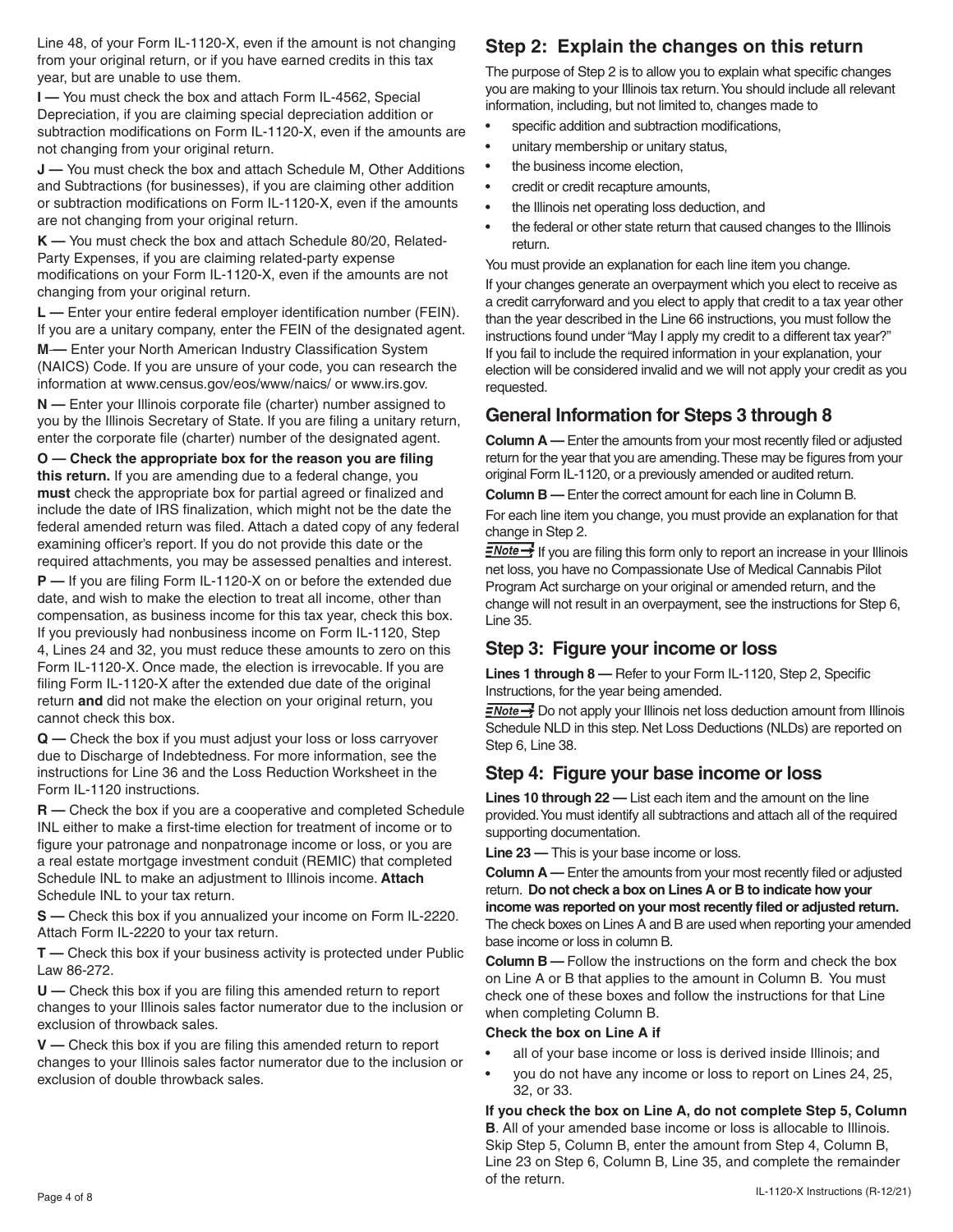#### **Check the box on Line B if any of the following apply**

- your base income or loss is derived inside and outside Illinois;
- all of your base income or loss is derived outside Illinois; or
- you have income or loss to report on Lines 24, 25, 32, or 33.

**If you check the box on Line B, you must complete all lines of Step 5, Column B.** Submitting Form IL-1120-X with an incomplete Step 5, Column B, including Lines 28, 29, and 30 may result in a delay in processing your return, further correspondence, and you may be required to submit further information to support your filing. See the Specific Instructions for Step 5 for more information.

**ENote >>** Unitary filers - You must complete both Step 4 of the Schedule UB **and** Step 5, Column B of the Form IL-1120-X.

#### **Step 5: Figure your income allocable to Illinois**

Complete Step 5 only if you originally completed this part, or you need to make a change that affects your base income or loss allocable to Illinois. Refer to Form IL-1120, Step 4, Specific Instructions, for the year being amended.

You **must** check the box on Line B and complete Step 5 if any portion of Column B, Line 23, base income or loss, is derived outside Illinois, or you have any income or loss to report on Column B, Lines 24, 25, 32, or 33.

If you do not complete **all** of Step 5, Column B, Lines 24 through 34, we may issue a notice and demand proposing 100 percent of income as being allocated to Illinois, or in the case of a loss return, a notice indicating none of your loss as being allocated to Illinois.

**Lines 24 and 32 —** If you elected to treat all of your income other than compensation as business income on your original tax return, you must follow that election by entering zero on Form IL-1120-X, Lines 24 and 32, if it is after the extended due date of the return. If you are filing Form IL-1120-X before the extended due date and are making the election to treat all nonbusiness income as business income, Column B, Lines 24 and 32 should be reduced to zero.

### **Step 6: Figure your net income**

**Line 35 —** Follow the instructions on the form. If the amount in Column A reflects income and the corrected amount in Column B reflects a loss, you may be able to carry this loss to other years as an Illinois NLD. See the instructions for Illinois Schedule NLD or Illinois Schedule UB/NLD for more information.

 $\equiv$ Note  $\rightarrow$  If you are filing this form only to report an increase in your Illinois net loss, you have no Compassionate Use of Medical Cannabis Pilot Program Act surcharge on your original or amended return, and the change will not result in an overpayment, check the box in Step 1, Line D, complete Steps 3 and 4, Step 5, if applicable, and Step 6, Lines 35 through 37. Complete Step 2 explaining what caused the increase in the Illinois net loss and sign the return in Step 10. Leave the rest of the form blank.

**Line 36 —** If you were required to reduce the net operating loss reported on your federal Form 1120 because you excluded any discharge of indebtedness income from this tax year's gross income, then you may be required to reduce the net loss reported on Line 35. Use the Loss Reduction Worksheet in the IL-1120 instruction booklet to figure your loss reduction. **Attach a copy of your federal Form 982, Reduction of Tax Attributes Due to Discharge of Indebtedness, to your Form IL-1120-X.** For more information, see Illinois Income Tax Regulations Section 100.2310(c).

If you are a combined group reporting a combined net loss on Line 35, you may be required to reduce this loss if one or more of your group members excluded discharge of indebtedness income and was required to reduce a federal net operating loss incurred for this tax year.

 $\equiv$ Note  $\rightarrow$  If you also have Illinois net operating loss carryovers to the tax year of the debt cancellation, you may also be required to reduce those carryovers. See Schedule NLD or UB/NLD for more information.

#### **Line 37 — If you have a discharge of indebtedness adjustment on Line 36**, add Lines 35 (a negative number) and 36 (a positive number),

and enter the result here. This amount cannot be greater than zero.

**If you do not have a discharge of indebtedness adjustment**, enter zero on Line 36 and the amount from Line 35 on Line 37.

**Line 38 —** Enter your Illinois net loss deduction carryforward from the Illinois Schedule NLD, Step 1, Line 5 total box, or Illinois Schedule UB/NLD, Step 3, Line 30. **Attach Illinois Schedule NLD or unitary Illinois Schedule UB/NLD to your Form IL-1120-X.**

 $\frac{1}{2}$  For tax years ending on or after December 31, 2014, the \$100,000 limitation on the use of NLD has expired. The Schedule NLD and Schedule UB/NLD have been redesigned to account for this expiration. Please use the schedule specific to your tax year.

If you are a cooperative and you separate your patronage and nonpatronage income or loss, complete Schedule INL and follow the instructions for computation of your Illinois net loss deduction and how to complete Schedule NLD.

# **Step 7: Figure your replacement tax after credits**

Follow the instructions on the form. Be sure to attach any required schedules or forms.

**Line 41 —** See Illinois Schedule 4255, Recapture of Investment Tax Credits, for more information. You must attach Illinois Schedule 4255 if you have an amount on this line.

**Line 43 —** See Form IL-477, Replacement Tax Investment Credits, for more information. You must attach Form IL-477 and any other required support listed on Form IL-477 if you have an amount on this line.

## **Step 8: Figure your income tax after credits**

Follow the instructions on the form and attach any required schedules.

**Line 45 — If your tax year ends on or after December 31, 2017, and before June 30, 2018** - Use the Specific Instructions on Form IL-1120, Step 7, Line 45 to determine your net income tax.

**If your tax year ends on or after July 1, 2018 -** The income tax rate is 7 percent (.07). Multiply the amount on Line 18 by 7 percent (.07) and enter the amount on Line 19.

**Line 46 —** See Illinois Schedule 4255 for more information regarding the recapture of investment credits. You must attach Illinois Schedule 4255 if you have an amount on this line.

**Line 48 —** See Illinois Schedule 1299-D for more information regarding income tax credits. If you have an amount on this line, check the box in Step 1, Line G, and attach Illinois Schedule 1299-D and any other required support listed on Schedule 1299-D.

# **Step 9: Figure your refund or balance due**

 $\equiv$ Note  $\rightarrow$  If you are filing this form only to report an increase in your Illinois net loss, you have no Compassionate Use of Medical Cannabis Pilot Program Act surcharge on your original or amended return, and an overpayment will not result, do not complete this step.

#### **If you are a foreign insurer, review the instructions below.**

#### **For non-unitary foreign insurers**

- complete Form IL-1120-X, Steps 1 through 8, before completing Illinois Schedule INS;
- complete Schedule INS;
- report your foreign insurer replacement tax reduction on Step 9, Line 51; and
- report your foreign insurer income tax reduction on Step 9, Line 54.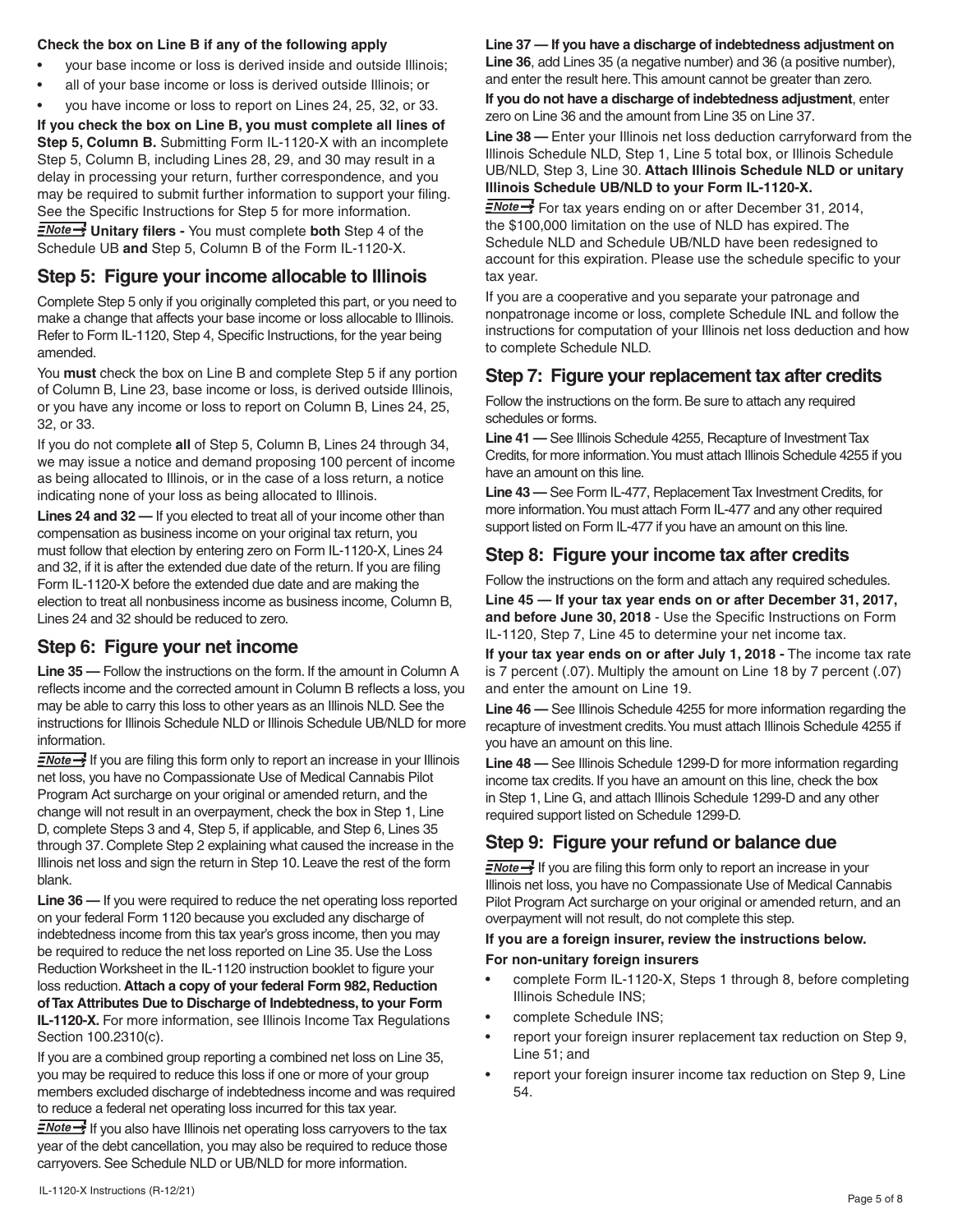#### **For combined unitary filers with one or more members who are foreign insurers**

- complete Form IL-1120-X, Steps 1 through 8, before completing Illinois Schedule UB/INS;
- complete all steps of your Schedule UB, before completing Illinois Schedule UB/INS;
- complete Schedule UB/INS;
- report your foreign insurer replacement tax reduction on Step 9, Line 51; and
- report your foreign insurer income tax reduction on Step 9, Line 54.

## **Line 50 —** Follow the instructions on the form.

 $\equiv$ Note  $\rightarrow$  If you are a foreign insurer do not apply a tax reduction to this line. Follow the instructions above and on Schedule INS or Schedule UB/INS.

**Line 51 —** Enter your foreign insurer replacement tax reduction from Schedule INS, Step 3, Line 17, or Schedule UB/INS, Step 6, Line 59. **Attach Schedule INS or Schedule UB/INS.**

**Line 52 —** Subtract Line 51 from Line 50 and enter the result on this line. If Line 51 is blank, enter the amount from Line 50 on Line 52. This is your net replacement tax.

**Line 53 —** Follow the instructions on the form.

 $\frac{2Note-1}{N}$  If you are a foreign insurer do not apply a tax reduction to this line. Follow the instructions above and on Schedule INS or Schedule UB/INS.

**Line 54 —** Enter your foreign insurer income tax reduction from Schedule INS, Step 3, Line 20, or Schedule UB/INS, Step 6, Line 72. **Attach Schedule INS or Schedule UB/INS.**

**Line 55 —** Subtract Line 54 from Line 53 and enter the result on this line. If Line 54 is blank, enter the amount from Line 53 on Line 55. This is your net income tax.

**Line 56 —** Compassionate Use of Medical Cannabis Pilot Program Act surcharge. Use the instructions and the Compassionate Use of Medical Cannabis Pilot Program Act Surcharge Worksheet in the Form IL-1120 instruction booklet to figure your surcharge.

**Line 57 —** Add Lines 52, 55, and 56 and enter the total on this line. This is your total net income and replacement taxes, and surcharge.

**Line 58a —** Enter the amount of any overpayment from your prior year tax returns that you requested to be applied to this year's tax return. Take into account any correspondence we may have sent that changed the amount of your credit carryforward from the previous year.

**Line 58b —** Enter the total amount of estimated payments you made during this tax year.

**Line 58c —** Enter the amount of Illinois Income and Replacement Tax paid with Form IL-505-B.

**Line 58d —** Enter the amount you wish to claim of Illinois pass-through withholding payments reported to you by partnerships, S corporations, or trusts, on Schedule(s) K-1-P or K-1-T. If you received more than one Schedule K-1-P or K-1-T, add the amounts from all the schedules and enter the total on Line 58d. **Attach copies of the Schedules K-1-P and K-1-T you received from the passthrough entities to your Form IL-1120.** See "What are pass-through withholding payments?" under "General Information" in the Form IL-1120 instructions for more information.

**Line 58e —** Enter the amount of any Illinois gambling withholding shown on Form W-2G. **Attach Forms W-2G.**

**Line 61 —** Enter the total amount of any tax payments you made with a previously filed Form IL-1120-X, or for any other reason (*e.g.*, responding to a bill). Do not include any penalty and interest you previously paid.

**Line 63 —** Enter the total amount of any overpayment, credit, or refund (whether received or not) reported on your previously filed Form IL-1120 or Form IL-1120-X. Do not include interest that you received.

**Line 66 —** Enter the amount of overpayment you elect to be applied against your estimated tax obligation.

Your credit carryforward will not be applied if you do not file a processable return.

If your overpayment accrues interest and you elect to receive your

- entire overpayment as a credit carryforward, any interest due will be applied with your credit as an additional credit carryforward. We will calculate the amount of interest due and notify you. When you claim your credit carryforward in a future year you must include this interest amount in the amount claimed.
- overpayment as both a credit carryforward and a refund, we will apply the credit as you request and include any interest due with your refund.

**ENote >>** Your credit carryforward may be reduced by us due to corrections we make to your return, or to satisfy any unpaid tax, penalty, and interest due for this year or any other year. If we reduce your credit carryforward, it may result in a late-payment penalty in a subsequent year.

#### **To which tax year will my credit apply?**

We will apply your credit to the tax year for which estimated payments currently are due as of the date you file this 2017 return, unless you elect to apply the credit to a different tax year. The estimated tax payment due dates are the 15th day of the 4th, 6th, 9th, and 12th months of your tax year.

 $\equiv$ Note  $\rightarrow$  If you wish to apply the credit to a different tax year, see "May I apply my credit to a different tax year?"

**Example 1:** You file your 2017 calendar-year amended return on September 5, 2018, which is before the third estimated tax due date for 2018 (September 15, 2018, for calendar-year filers). You request your overpayment of \$500 be applied against your estimated tax. We will apply \$500 to your 2018 estimated tax.

**Example 2:** You file your 2017 calendar-year amended return on December 22, 2018, which is after the last estimated tax due date for 2018 (December 15, 2018, for calendar-year filers), but is timely for the first estimated tax due date for 2019 (April 15, 2019, for calendar-year filers). You request your overpayment of \$500 be applied against your estimated tax. We will apply \$500 to your 2019 estimated tax.

You may complete the Credit Carryforward Worksheet on page 8 if you require assistance determining the year to which your credit will apply.

**With what date will my credit apply against my estimated tax?** If your amended 2017 return was filed

 **on or before the extended due date of your original return**  (October 15, 2018, for calendar-year filers), your credit is considered to be paid on the due date of your first estimated tax installment of your 2017 tax period (April 17, 2018, for calendar-year filers).

 **Example 1:** You file your 2017 calendar-year amended return on or before the extended due date of your original return requesting \$500 be applied against estimated tax. All of your payments are made before the original due date of your original return. Your credit of \$500 will be considered to be paid on April 17, 2018.

**However,** if all or a portion of your overpayment results from payments made after the due date of that first estimated tax installment, that portion of your credit is considered to be paid on the date you made the payment.

 **Example 2:** You file your 2017 calendar-year amended return on or before the extended due date of your original return requesting \$500 be applied against estimated tax. Your overpayment includes payments of \$400 you made before the original due date of your original return, and a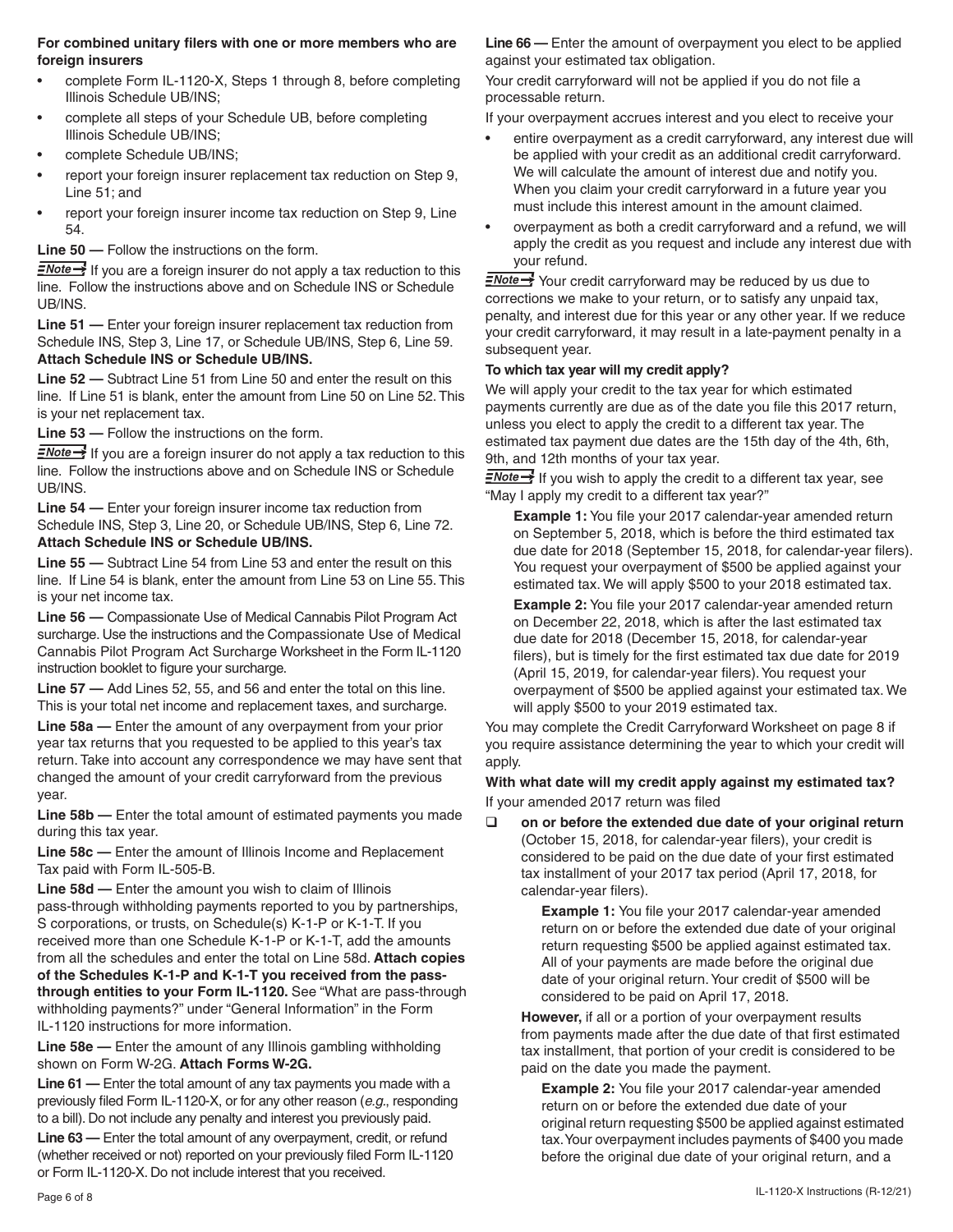\$100 payment you made on June 1, 2018 Your credit of \$400 will be considered to be paid on April 17, 2018. The remaining \$100 credit will be considered to be paid on June 1, 2018.

 $\Box$  after the extended due date of your original return, your credit is considered to be paid on the date you filed the amended return on which you made the election.

 **Example 3:** You file your 2017 calendar-year amended return on December 1, 2018, requesting \$500 be applied against estimated tax. Your credit of \$500 will be considered to be paid on December 1, 2018, because you filed your amended return after the extended due date of your 2017 calendar-year original return.

You may complete the Credit Carryforward Worksheet on page 8 if you require assistance determining with what date your credit will apply.

#### **May I apply my credit to a different tax year?**

Yes. If you wish to apply your credit to a tax year other than the one described above, you must indicate the tax year to which you wish to have the credit apply in the explanation you provide in Step 2 of this return.

If you do not follow these instructions, your election will be considered invalid and we will apply your credit as indicated under "To which tax year will my credit apply?"

If you submit a valid request, we will apply your credit as you requested and notify you. Once made, your election to change the tax year to which your credit will apply is irrevocable.

**ENote >>>** You may only apply your credit to tax years occurring after the year of the return creating the overpayment. If you request to apply more credit than our records show you have available, we will apply the maximum amount available and notify you of the difference.

**Line 67 —** Follow the instructions on the form. We will calculate any interest that may be due you and include it in your refund check. Any refund may be reduced to satisfy any outstanding liability.

We do not currently offer direct deposit as a method for receiving a refund from an amended return. Overpayments will be refunded by check.

**Line 68 —** Follow the instructions on the form. This is your amount of tax due that must be paid in full if \$1 or more. We encourage you to let us figure your penalties and interest and send you a bill instead of determining these amounts yourself. We will compute any penalty and interest due and notify you. If you do not calculate your penalty and interest, enter the amount you are paying on the top of Page 1, complete a payment voucher, Form IL-1120-X-V, make your check or money order payable to **"Illinois Department of Revenue," and attach them to the first page of this form.**

**ENote** Sumbled We will apply all payments against tax first, penalty second, and interest third.

**Lines 69 through 71 —** We encourage you to let us figure your penalties and interest and send you a bill instead of determining these amounts yourself. We will compute any penalty and interest due and notify you. If you calculate the penalties and interest you owe, enter these amounts on the lines provided. For more information see "What are the penalties and interest?" and Publication 103, Penalties and Interest for Illinois Taxes. **If you calculate penalty and interest, be sure that your payment is equal to the amount on Line 71.**

**ENote** - Lines 69 and 70 are applicable only if you wish to self-assess late-filing and late-payment penalties on Form IL-2220. If you are filing this return after the extended due date of the return, **do not complete Form IL-2220** to recalculate any previously assessed late payment for estimated tax penalty. The late-payment penalty for underpayment of estimated tax is based on the tax shown due on your original return. We encourage you to leave Lines 69 and 70 blank. We will calculate all penalties and interest and send you a bill. If you have a balance due on Lines 68 or 71, be sure to **enter the amount you are paying on the top of Page 1 of the Form IL-1120-X. Complete a payment voucher, Form IL-1120-X-V, make your check or money order payable to "Illinois Department of Revenue," and attach them to the first page of this form.**

# **Step 10 — Signature, date, and paid preparer's information**

You must sign and date your return. If you do not sign your return, it will not be considered filed and you may be subject to a **nonfiler penalty.**

If you pay someone to prepare your return, the income tax return preparer must also sign and date the return, enter the preparer tax identification number (PTIN) issued to them by the Internal Revenue Service, and provide their firm's name, address, and phone number. If you want to allow the paid preparer listed in this step to discuss this return with the Department, check the box. This authorization will allow your paid preparer to answer any questions that arise during the processing of your return, call us with questions about your return, and receive or respond to notices we send. The authorization will automatically end no later than one year after you file your amended return. You may revoke the authorization at any time by calling or writing us.